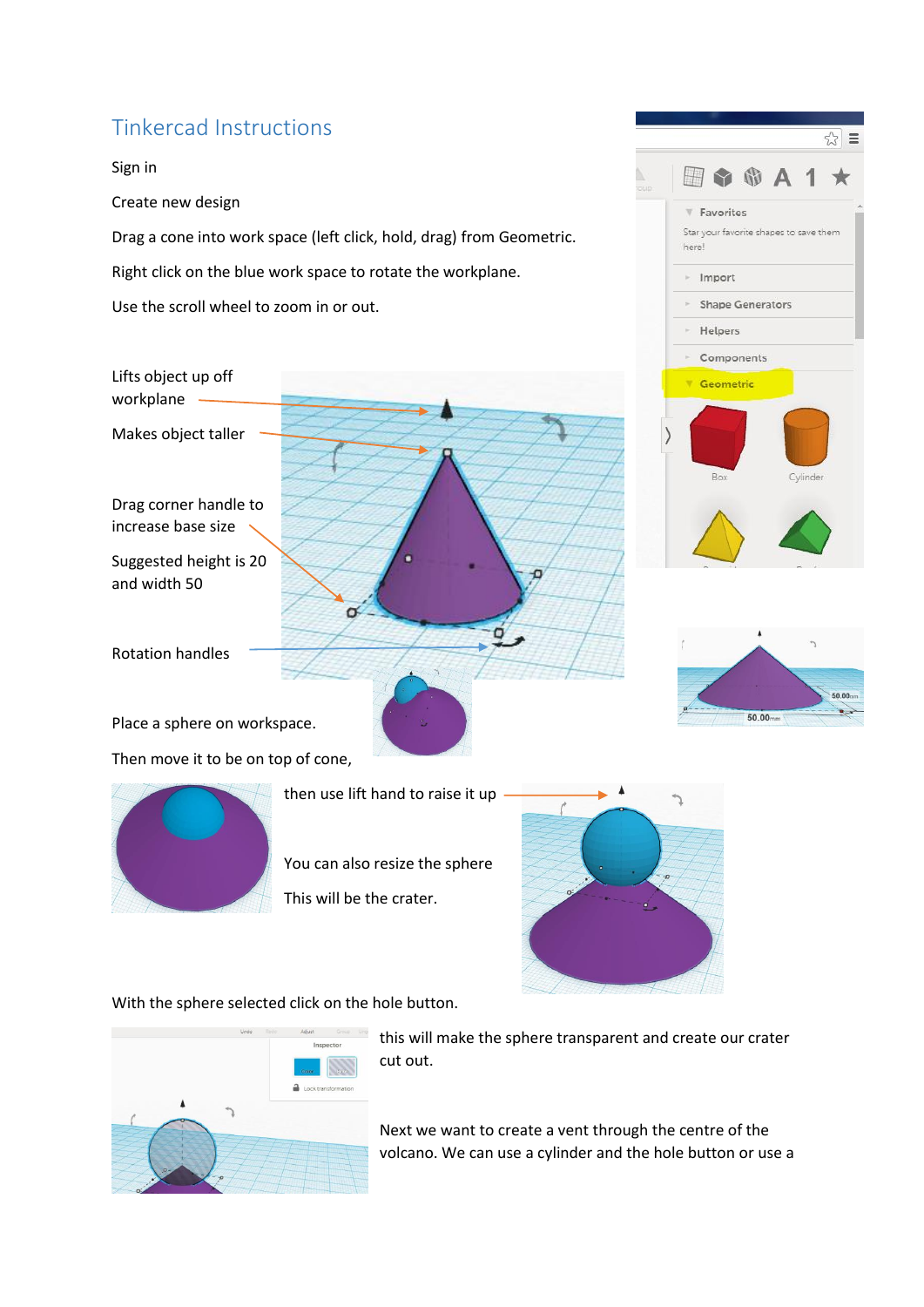premade hole. Choose the cylinder hole from the holes menu and drag into on the work space.



resize the hole so that it is about 4x4.

Then drag it to the centre of the volcano. You may need to rotate the workplane to see your

position and line it up correctly.



Check the view from underneath.



If you want to put a magma chamber in the bottom you could use the egg hole in the extras menu.

Resize the egg hole and lower about 3mm into the workplane.



Then slide the egg hole into the bottom of the vent. This is easier to do from underneath.



This is now the whole volcano. If a cross section is wanted, for example two halves, then we will need to split this in half. First make sure the design is saved. By default Tinkercad will create a bizarre random file names which will show on the top left-hand corner of the screen. You can change this in the properties menu



Click Design and then select save.

Once it is saved click duplicate, so that we can split a version of the volcano.

In the new copy version, drag your mouse over the objects to select them all and then select

Group from the ribbon menu. When it is grouped the hole shapes will disappear and you will see the actual spaces.



In Tinkercad the easiest way to create the two halves is to place a very think hole rectangular wedge down the middle to split it. Use a width of .5 or .25!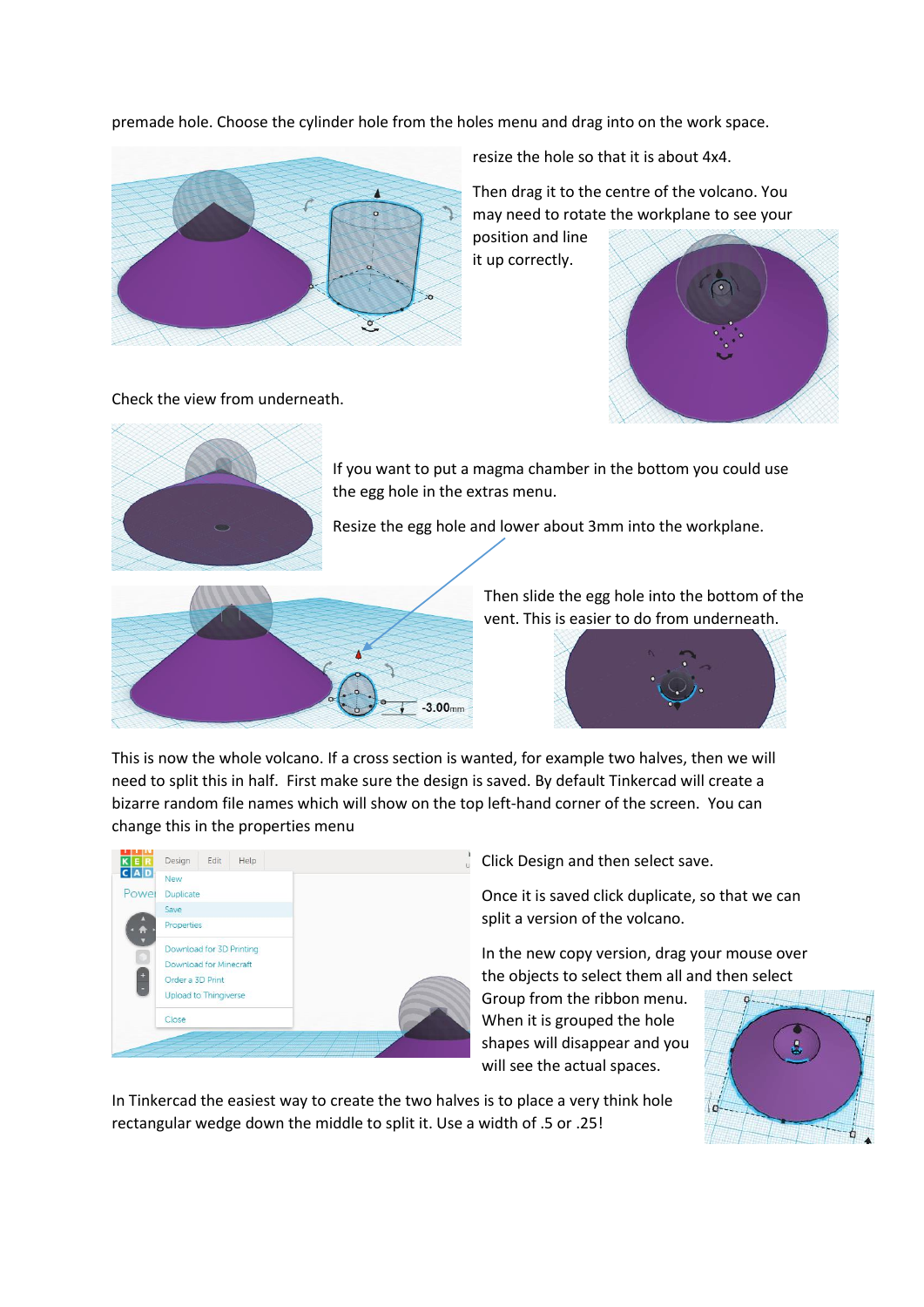Another way would be to make two separate halves (as opposed to one divided whole – yes they are different)

Drag a hole box onto the work plan and position it to align with the corner of the volcano object.



then adjust the width of the hole to the centre of the volcano.

then lengthen the hole to cover half the volcano.



If we have a symmetrical object we could just print this twice, but if we need to get both sides then we are going to want to save this version and then move the hole across to the other side to get the other half and save that. So save this copy, then duplicate the copy and move the hole box to the other side



Now you can group it to see it properly and it is ready to export for printing.



However, it would be nice to have both halves in the one print. So select the volcano by clicking on it then select copy from the edit menu. Click on the Tinkercad icon, then open the First copy of the half volcano. It will still be ungrouped so go ahead and group it, then paste the second half in.



They will probably overlap, so move them around to be adjacent to each other for easy printing.